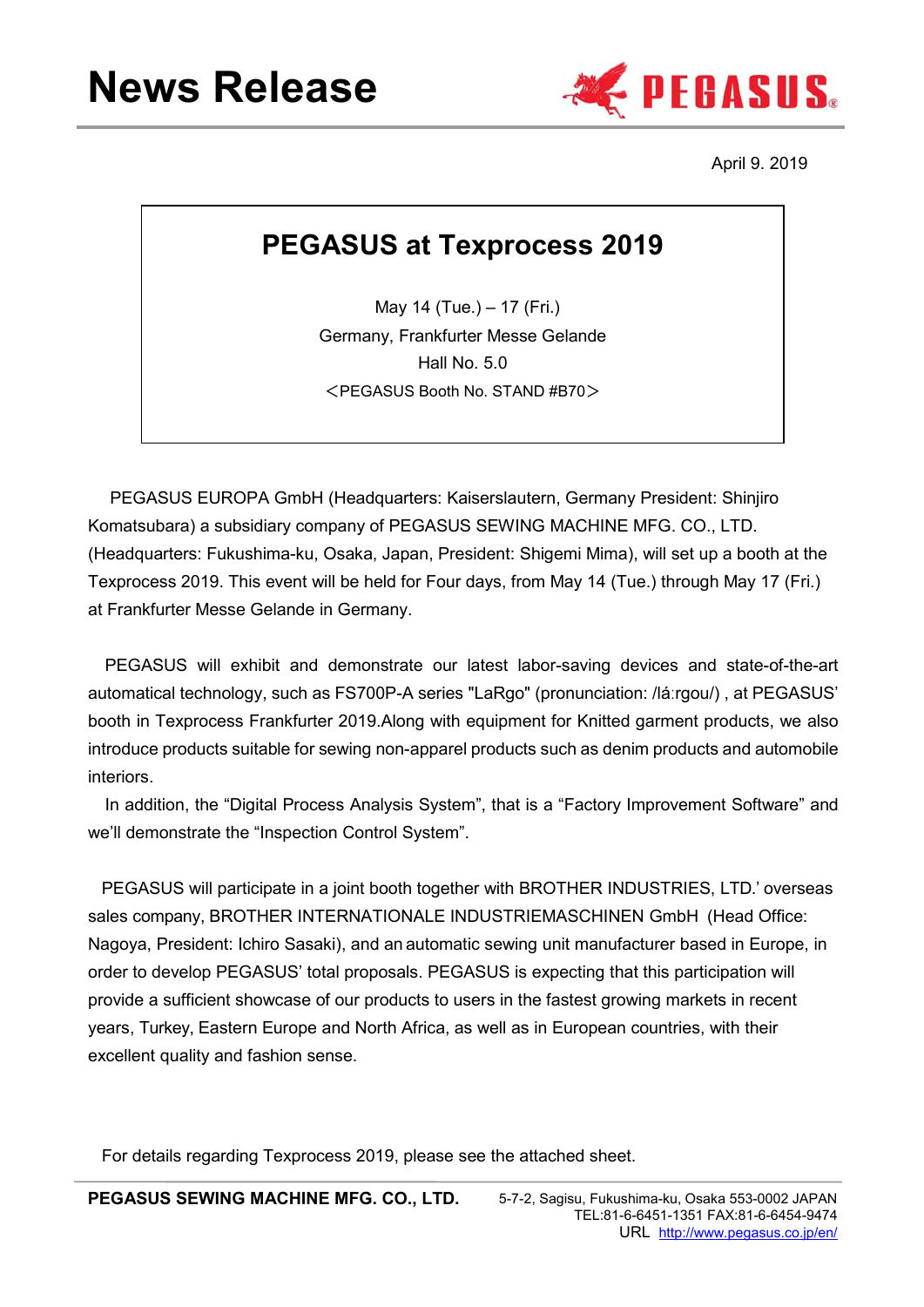

#### 《 **Outline of Texprocess 2019** 》

| ■ Time                 | : May 14 (Tue.) – 17 (Fri.), 2019                               |  |
|------------------------|-----------------------------------------------------------------|--|
| <b>Place</b>           | : Germany, Frankfurter Messe Gelande Hall No. 5.0               |  |
| <b>Booth No.</b>       | : STAND #B70                                                    |  |
| Models to be displayed | : 18 models of sewing machines, and 2 kinds of Factory          |  |
|                        | improvement software.                                           |  |
|                        | * All sewing machines and the factory improvement software will |  |
|                        | be exhibited with demonstrations.                               |  |

The outline of PEGASUS's highlighted exhibits is as follows.

#### ■ **High-lights**

#### ● **FS703P-A-G2Wx460/PD23/PL/PP3A** 《 **LaRgo** 》 (photo attached)

### **The FS700P series equipped with a right and left independent differential feed adjustment mechanism**

#### **Oil Barrier type, 4-needle, feed-off-the-arm, interlock stitch machine for flatseaming**

- ・Seaming on functional fabrics that have varying degrees of stretchability, such as mesh fabrics and stretchable fabrics that are employed for sportswear and similar garments.
- ・The differential feed ratio can be adjusted separately, in order to respond to operations in which the machine is used to sew right- and left-hand side fabrics that have varying degrees of stretchability such as mesh fabrics and stretchable fabrics, and/or curved lines.
- ・The operator can handle the right- and left-hand side fabrics easily, without worrying about the different



FS703P-A-G2WX460

stretchability. The LaRgo achieves uniformly and beautifully finished products, regardless of the skill of the operator. These features reduce the operator's burden drastically, and also help increase productivity.

- ・Thanks to the air-controlled presser foot pressure (PP3A), the uniform and minimum possible presser foot pressure is always achieved according to the fabric and fabric weight being used.
- ・Thanks to the air-controlled engagement pressure of the knives, the engagement pressure is reduced, compared to conventional knives. This feature dramatically increases the durability of the knives.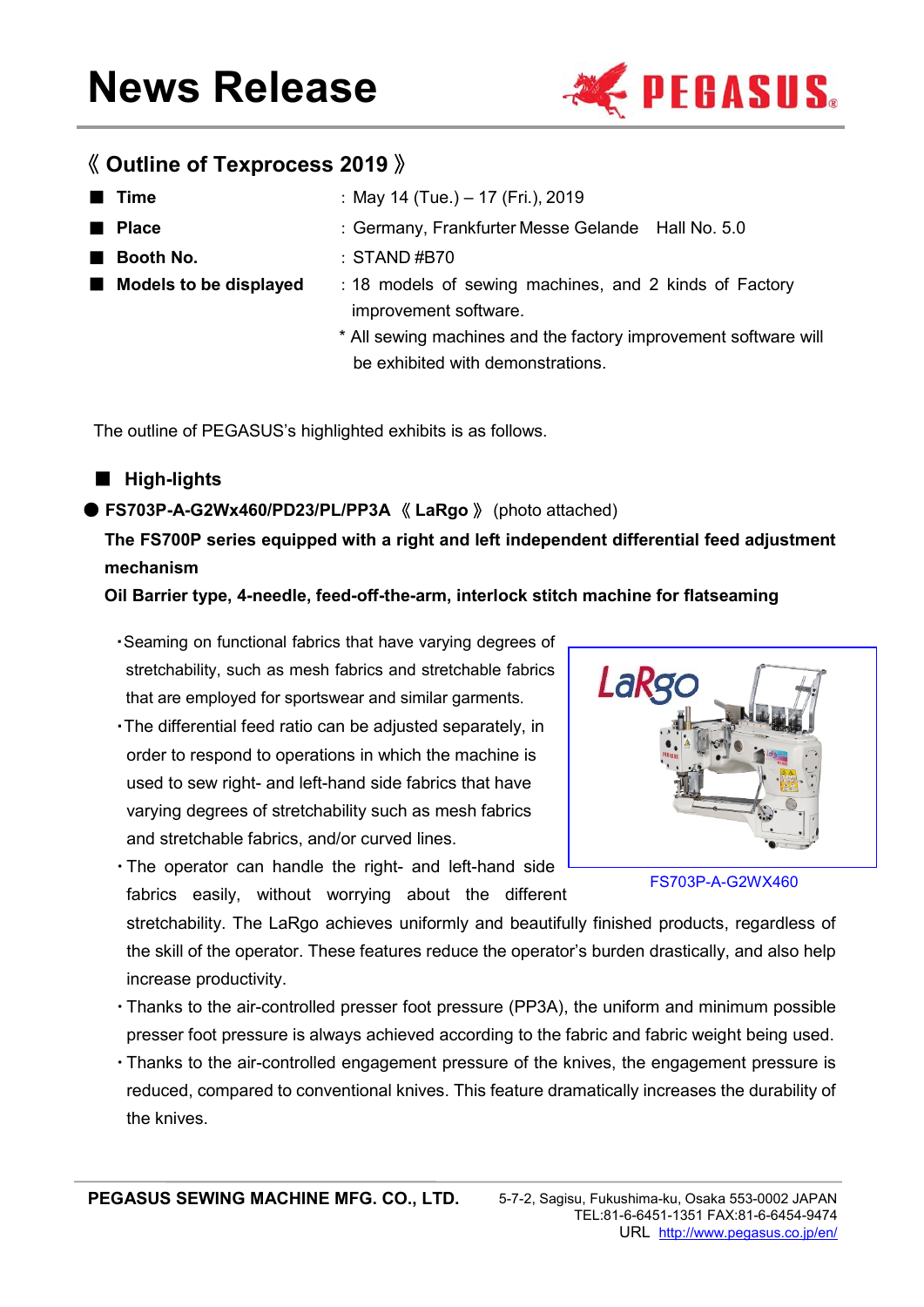# **News Release**



#### ● **TML326-01X2080/Y2200** (photo attached) \*Under Development **2-needle, post bed, double chainstitch machine**

- ・3D sewing, such as sewing interior automotive trimmings (instrument panels, door trims, seats, etc.) and sewing furniture, bags, shoes, leather products, etc.
- ・Frequent replacement of the bobbin is eliminated by changing from the conventional post bed lockstitch machine to the post bed double chainstitch machine. Therefore, on this newly-introduced post bed double chainstitch machine, continuous sewing is possible until both the needle and looper threads are used up.This feature increases production dramatically.



- ・Thanks to the unison feed feature (top feed, bottom feed and needle feed), this machine is suitable for sewing extra heavy weight fabrics.
- ・The distance from the center of the needle bar to the right side of the arm is 350 mm. The space around the arm bed is large, so handling the material is easy. This feature increases productivity.
- ・Beautiful stitches without any twists are produced when this machine sews interior automotive trimmings.

#### ● **W562PV-05CX364BS/FT9K/Z017/Y2181** (photo attached) **Oil barrier type, interlock stitch machine for sewing belt loops**

- ・Sewing belt loops for jeans, pants, and similar garments.
- ・The fabric edge trimmer (FT) trims the edges of the fabric (both sides) during sewing, producing a clean finish on the edges of the fabric. Fabric scraps can be used effectively. The FT device is detachable.
- ・The needle bar include a special designed oil seal and bushing, exerting dramatic "Oil Barrier" effectiveness, preventing oil leakage and oil splashes.
- ・The needle bar stroke can be changed according to the fabric.

W562PV-05CX364BS/FT9K/Z017/Y2181

#### ● **M932-86-5X6/D222/Z054** (photo attached) **2-needle safety stitch machine for plain seaming extra heavy weight fabrics**

- ・Plain seaming heavy weight woven fabrics, such as jeans.
- ・Equipped with a caterpillar foot that accurately and positively holds while feeding the top and bottom plies, the machine can sew thick overlapped areas, such as inseaming on jeans, providing high quality products.
- ・ Equipped with our original and high-quality direct drive motor, you can employ this MX series reliably and safely.



#### M900/D222 series

**PEGASUS SEWING MACHINE MFG. CO., LTD.** 5-7-2, Sagisu, Fukushima-ku, Osaka 553-0002 JAPAN

TEL:81-6-6451-1351 FAX:81-6-6454-9474 URL <http://www.pegasus.co.jp/en/>